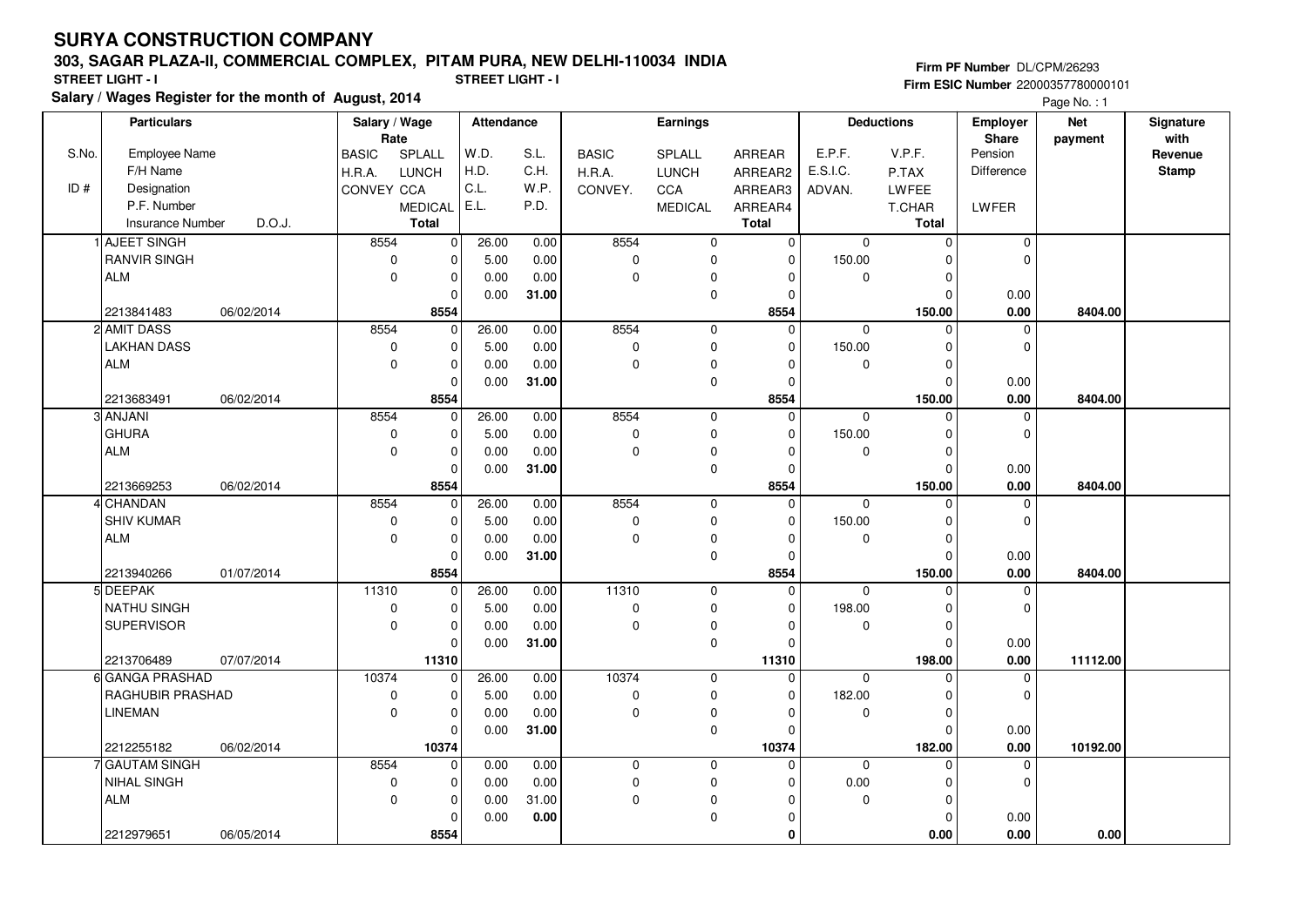#### **303, SAGAR PLAZA-II, COMMERCIAL COMPLEX, PITAM PURA, NEW DELHI-110034 INDIA**

**Salary / Wages Register for the month of August, 2014 STREET LIGHT - I STREET LIGHT - I**

**Firm PF Number** DL/CPM/26293 **Firm ESIC Number** 22000357780000101

Page No.: 2

|       | <b>Particulars</b>               |            | Salary / Wage<br>Rate |                                | Attendance |              | Earnings                  |                |                         | <b>Deductions</b> |                        | <b>Employer</b>            | <b>Net</b> | Signature    |
|-------|----------------------------------|------------|-----------------------|--------------------------------|------------|--------------|---------------------------|----------------|-------------------------|-------------------|------------------------|----------------------------|------------|--------------|
| S.No. |                                  |            |                       |                                | W.D.       |              |                           |                |                         | E.P.F.            | V.P.F.                 | Share<br>Pension           | payment    | with         |
|       | <b>Employee Name</b><br>F/H Name |            | <b>BASIC</b>          | SPLALL                         | H.D.       | S.L.<br>C.H. | <b>BASIC</b>              | SPLALL         | ARREAR                  | E.S.I.C.          |                        | <b>Difference</b>          |            | Revenue      |
| ID#   |                                  |            | H.R.A.                | LUNCH                          | C.L.       | W.P.         | H.R.A.                    | <b>LUNCH</b>   | ARREAR2                 |                   | P.TAX                  |                            |            | <b>Stamp</b> |
|       | Designation<br>P.F. Number       |            | CONVEY CCA            |                                | E.L.       |              | CONVEY.                   | CCA            | ARREAR3                 | ADVAN.            | LWFEE                  |                            |            |              |
|       |                                  | D.O.J.     |                       | <b>MEDICAL</b><br><b>Total</b> |            | P.D.         |                           | <b>MEDICAL</b> | ARREAR4<br><b>Total</b> |                   | T.CHAR<br><b>Total</b> | LWFER                      |            |              |
|       | <b>Insurance Number</b>          |            |                       |                                |            |              |                           |                |                         |                   |                        |                            |            |              |
|       | 8 GOKUL PARSHAD                  |            | 8554                  | $\overline{0}$                 | 26.00      | 0.00         | 8554                      | $\mathbf 0$    | $\overline{0}$          | $\mathbf 0$       | $\mathbf 0$            | $\pmb{0}$                  |            |              |
|       | JAGDISH PARSHAD                  |            | $\mathbf 0$           | $\mathbf 0$                    | 5.00       | 0.00         | 0                         | $\mathbf 0$    | 0                       | 150.00            | $\Omega$               | $\Omega$                   |            |              |
|       | ALM                              |            | $\Omega$              | $\mathbf 0$                    | 0.00       | 0.00         | $\mathbf 0$               | $\mathbf 0$    | $\Omega$                | $\Omega$          | $\Omega$               |                            |            |              |
|       |                                  |            |                       | $\Omega$                       | 0.00       | 31.00        |                           | $\mathbf 0$    | $\mathbf 0$             |                   | $\Omega$               | 0.00                       |            |              |
|       | 2213669244                       | 06/02/2014 |                       | 8554                           |            |              |                           |                | 8554                    |                   | 150.00                 | 0.00                       | 8404.00    |              |
|       | 9 GOPAL KRISHAN GUPTA            |            | 10374                 | $\mathbf 0$                    | 26.00      | 0.00         | 10374                     | $\mathsf 0$    | $\mathbf 0$             | $\mathbf 0$       | $\mathbf 0$            | 0                          |            |              |
|       | RAMESH CHAND                     |            |                       | 0<br>$\mathbf 0$               | 5.00       | 0.00         | 0                         | $\mathbf 0$    | 0                       | 182.00            | $\Omega$               | 0                          |            |              |
|       | <b>LINEMAN</b>                   |            | $\mathbf 0$           | $\mathbf 0$                    | 0.00       | 0.00         | $\mathbf 0$               | $\mathbf 0$    | $\Omega$                | $\mathbf 0$       | $\Omega$               |                            |            |              |
|       | 2213247026                       | 17/04/2014 |                       | $\mathbf 0$<br>10374           | 0.00       | 31.00        |                           | $\mathbf 0$    | 0                       |                   | $\mathbf 0$<br>182.00  | 0.00<br>0.00               | 10192.00   |              |
|       | 10 JAGJEEVAN RAM                 |            | 11310                 | $\mathbf 0$                    | 26.00      | 0.00         | 11310                     |                | 10374<br>$\mathbf 0$    | $\mathbf{0}$      | $\mathbf 0$            |                            |            |              |
|       | LT SHYAM LAL                     |            |                       | $\mathbf 0$                    | 5.00       | 0.00         |                           | $\mathbf 0$    | $\Omega$                | 198.00            | $\Omega$               | $\mathbf 0$<br>$\mathbf 0$ |            |              |
|       |                                  |            | 0<br>$\mathbf 0$      | $\mathbf 0$                    |            |              | $\pmb{0}$<br>$\mathbf{0}$ | $\mathbf 0$    | $\Omega$                | $\Omega$          | $\mathbf 0$            |                            |            |              |
|       | <b>SUPERVISOR</b>                |            |                       |                                | 0.00       | 0.00         |                           | $\mathbf 0$    |                         |                   |                        |                            |            |              |
|       | 2211859480                       |            |                       | $\mathbf 0$<br>11310           | 0.00       | 31.00        |                           | $\mathbf 0$    | 0<br>11310              |                   | $\mathbf 0$<br>198.00  | 0.00<br>0.00               | 11112.00   |              |
|       | 11 JUNG BAHADUR                  | 06/02/2014 | 10374                 | $\mathbf 0$                    | 25.00      | 0.00         | 10039                     | $\mathbf 0$    | $\Omega$                | $\Omega$          | $\Omega$               | 0                          |            |              |
|       | MANGROO SAROJ                    |            |                       | $\mathbf 0$<br>0               | 5.00       | 0.00         | 0                         | $\mathsf 0$    | $\Omega$                | 176.00            | $\mathbf 0$            | $\mathbf 0$                |            |              |
|       | <b>LINEMAN</b>                   |            |                       | $\mathbf 0$<br>0               | 0.00       | 1.00         | 0                         | $\mathbf 0$    | $\Omega$                | $\mathbf 0$       | $\Omega$               |                            |            |              |
|       |                                  |            |                       | $\mathbf 0$                    | 0.00       | 30.00        |                           | $\mathbf 0$    | $\Omega$                |                   | $\Omega$               | 0.00                       |            |              |
|       | 2213605623                       | 06/02/2014 |                       | 10374                          |            |              |                           |                | 10039                   |                   | 176.00                 | 0.00                       | 9863.00    |              |
|       | 12 KISHAN LAL                    |            | 10374                 | $\mathbf 0$                    | 26.00      | 0.00         | 10374                     | $\mathbf 0$    | $\Omega$                | $\Omega$          | $\Omega$               | 0                          |            |              |
|       | <b>SITA RAM</b>                  |            | 0                     | $\mathbf 0$                    | 5.00       | 0.00         | 0                         | $\mathbf 0$    | $\mathbf 0$             | 182.00            | $\Omega$               | $\Omega$                   |            |              |
|       | <b>LINEMAN</b>                   |            | $\mathbf 0$           | $\mathbf 0$                    | 0.00       | 0.00         | 0                         | $\mathbf 0$    | $\mathbf 0$             | $\mathbf 0$       | $\mathbf 0$            |                            |            |              |
|       |                                  |            |                       | $\mathbf 0$                    | 0.00       | 31.00        |                           | $\pmb{0}$      | $\mathbf 0$             |                   | $\mathbf 0$            | 0.00                       |            |              |
|       | 2213627265                       | 04/04/2014 |                       | 10374                          |            |              |                           |                | 10374                   |                   | 182.00                 | 0.00                       | 10192.00   |              |
|       | 13 MANOJ KUMAR                   |            | 8554                  | $\mathbf 0$                    | 21.00      | 0.00         | 6898                      | $\mathbf 0$    | $\Omega$                | $\Omega$          | $\Omega$               | $\Omega$                   |            |              |
|       | <b>BALRAM</b>                    |            | 0                     | $\mathbf 0$                    | 4.00       | 0.00         | 0                         | $\mathbf 0$    | $\mathbf 0$             | 121.00            | 0                      | 0                          |            |              |
|       | <b>ALM</b>                       |            | $\Omega$              | $\mathbf 0$                    | 0.00       | 6.00         | $\mathbf 0$               | $\mathbf 0$    | $\mathbf 0$             | $\mathbf 0$       | $\mathbf 0$            |                            |            |              |
|       |                                  |            |                       | $\mathbf 0$                    | 0.00       | 25.00        |                           | $\mathbf 0$    | $\mathbf 0$             |                   | $\Omega$               | 0.00                       |            |              |
|       | 2212469466                       | 06/02/2014 |                       | 8554                           |            |              |                           |                | 6898                    |                   | 121.00                 | 0.00                       | 6777.00    |              |
|       | 14 MOHIT KUMAR                   |            | 8554                  | $\mathbf 0$                    | 0.00       | 0.00         | 0                         | $\mathbf 0$    | $\Omega$                | $\mathbf 0$       | $\mathbf 0$            | 0                          |            |              |
|       | <b>RAM PRASAD</b>                |            | 0                     | $\mathbf 0$                    | 0.00       | 0.00         | 0                         | $\mathbf 0$    | $\mathbf 0$             | 0.00              | $\mathbf 0$            | $\mathbf 0$                |            |              |
|       | ALM                              |            | $\overline{0}$        | $\mathbf 0$                    | 0.00       | 31.00        | $\mathbf 0$               | $\pmb{0}$      | $\Omega$                | $\mathbf 0$       | $\mathbf 0$            |                            |            |              |
|       |                                  |            |                       | $\Omega$                       | 0.00       | 0.00         |                           | $\mathbf 0$    | $\Omega$                |                   | $\Omega$               | 0.00                       |            |              |
|       | 2213905428                       | 03/03/2014 |                       | 8554                           |            |              |                           |                | $\mathbf 0$             |                   | 0.00                   | 0.00                       | 0.00       |              |
|       |                                  |            |                       |                                |            |              |                           |                |                         |                   |                        |                            |            |              |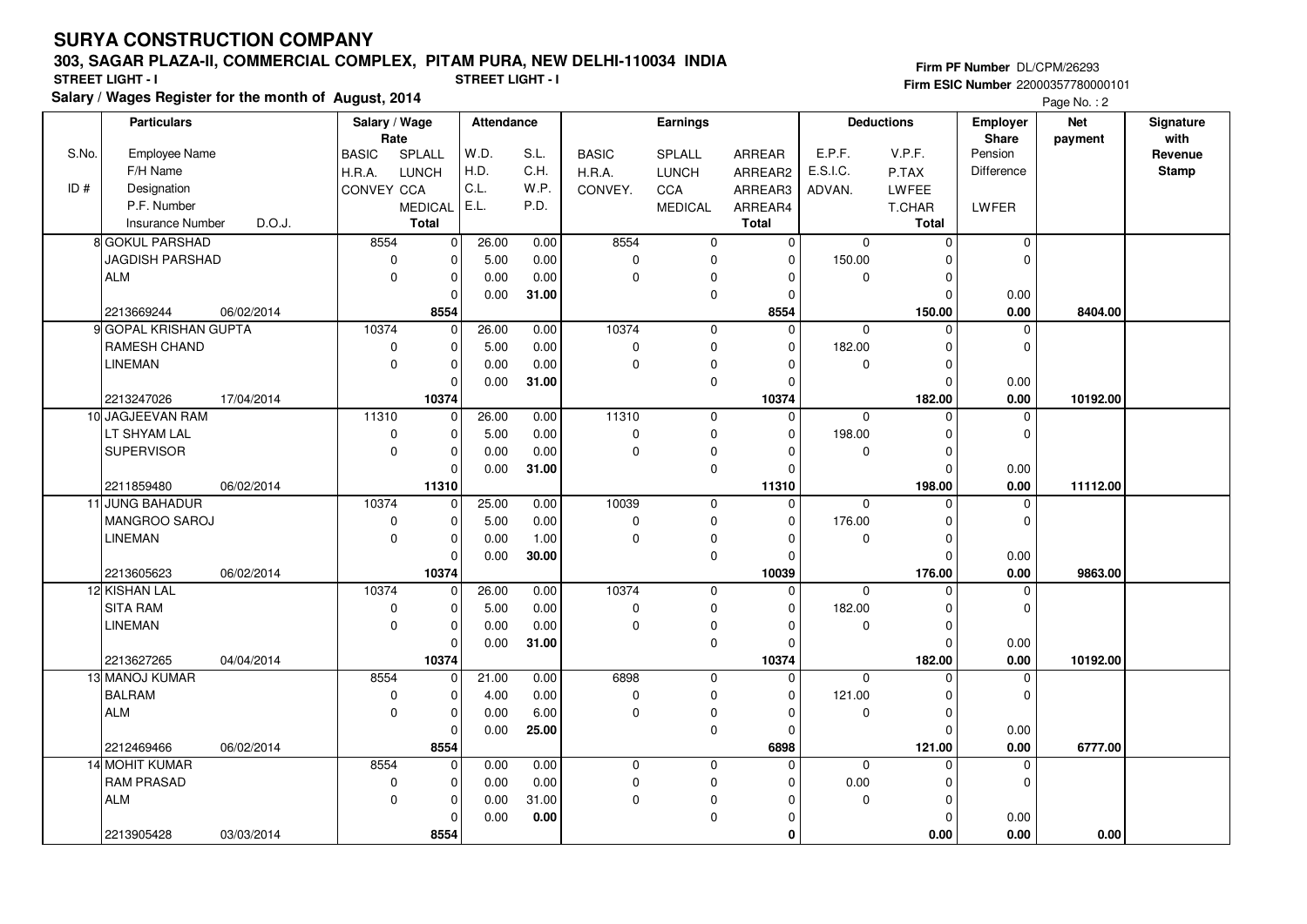#### **303, SAGAR PLAZA-II, COMMERCIAL COMPLEX, PITAM PURA, NEW DELHI-110034 INDIA**

**Firm PF Number** DL/CPM/26293 **Firm ESIC Number** 22000357780000101

**Salary / Wages Register for the month of August, 2014 STREET LIGHT - I STREET LIGHT - I** Page No. : 3

|       | <b>Particulars</b>         |            | Salary / Wage<br><b>Attendance</b><br>Rate |                         | <b>Earnings</b> |       |              |                | <b>Deductions</b>    | Employer | <b>Net</b>            | Signature            |          |                 |
|-------|----------------------------|------------|--------------------------------------------|-------------------------|-----------------|-------|--------------|----------------|----------------------|----------|-----------------------|----------------------|----------|-----------------|
| S.No. | Employee Name              |            | <b>BASIC</b>                               | SPLALL                  | W.D.            | S.L.  | <b>BASIC</b> | SPLALL         | ARREAR               | E.P.F.   | V.P.F.                | Share<br>Pension     | payment  | with<br>Revenue |
|       | F/H Name                   |            | H.R.A.                                     | LUNCH                   | H.D.            | C.H.  | H.R.A.       | <b>LUNCH</b>   | ARREAR2              | E.S.I.C. | P.TAX                 | Difference           |          | <b>Stamp</b>    |
| ID#   | Designation                |            | CONVEY CCA                                 |                         | C.L.            | W.P.  |              |                |                      |          |                       |                      |          |                 |
|       | P.F. Number                |            |                                            | <b>MEDICAL</b>          | E.L.            | P.D.  | CONVEY.      | CCA            | ARREAR3              | ADVAN.   | LWFEE                 | LWFER                |          |                 |
|       | <b>Insurance Number</b>    | D.O.J.     |                                            | Total                   |                 |       |              | <b>MEDICAL</b> | ARREAR4<br>Total     |          | T.CHAR<br>Total       |                      |          |                 |
|       | 15 NARESH                  |            | 8554                                       | $\overline{\mathbf{0}}$ | 26.00           | 0.00  | 8554         | $\mathbf 0$    | $\overline{0}$       | $\Omega$ | $\mathbf 0$           | $\mathbf 0$          |          |                 |
|       | LT. KESHA                  |            | $\pmb{0}$                                  | $\pmb{0}$               | 5.00            | 0.00  | 0            | $\mathbf 0$    | $\Omega$             | 150.00   | $\Omega$              | $\Omega$             |          |                 |
|       | <b>ALM</b>                 |            | $\mathbf 0$                                | $\mathbf 0$             | 0.00            | 0.00  | $\mathbf{0}$ | $\mathbf 0$    | $\Omega$             | $\Omega$ | $\mathbf 0$           |                      |          |                 |
|       |                            |            |                                            | $\mathbf 0$             | 0.00            | 31.00 |              | $\mathbf 0$    | 0                    |          | $\mathbf 0$           | 0.00                 |          |                 |
|       | 2213650865                 | 06/02/2014 |                                            | 8554                    |                 |       |              |                | 8554                 |          | 150.00                | 0.00                 | 8404.00  |                 |
|       | 16 PRATAP                  |            | 10374                                      | 0                       | 23.00           | 0.00  | 9370         | $\mathbf 0$    | $\Omega$             | $\Omega$ | $\Omega$              | $\mathbf 0$          |          |                 |
|       | <b>KESHA</b>               |            | 0                                          | $\pmb{0}$               | 5.00            | 0.00  | 0            | $\mathbf 0$    | $\Omega$             | 164.00   | $\Omega$              | $\Omega$             |          |                 |
|       | <b>LINEMAN</b>             |            | $\mathbf 0$                                | $\pmb{0}$               | 0.00            | 3.00  | $\mathbf 0$  | $\pmb{0}$      | $\Omega$             | 0        | $\Omega$              |                      |          |                 |
|       |                            |            |                                            | $\mathbf 0$             | 0.00            | 28.00 |              | $\mathbf 0$    | 0                    |          | $\Omega$              | 0.00                 |          |                 |
|       | 2212469469                 | 06/02/2014 |                                            | 10374                   |                 |       |              |                | 9370                 |          | 164.00                | 0.00                 | 9206.00  |                 |
|       | 17 PUSHPENDAR KUMAR        |            | 8554                                       | 0                       | 26.00           | 0.00  | 8554         | $\mathbf 0$    | 0                    | $\Omega$ | $\Omega$              | $\mathbf 0$          |          |                 |
|       | LT. AMAR LAL               |            | $\mathbf 0$                                | $\mathbf 0$             | 5.00            | 0.00  | $\mathbf 0$  | $\mathbf 0$    | $\Omega$             | 150.00   | $\Omega$              | $\Omega$             |          |                 |
|       | <b>ALM</b>                 |            | $\mathbf 0$                                | $\pmb{0}$               | 0.00            | 0.00  | $\mathbf 0$  | $\pmb{0}$      | $\Omega$             | 0        | $\mathbf 0$           |                      |          |                 |
|       |                            |            |                                            | $\mathbf 0$             | 0.00            | 31.00 |              | $\pmb{0}$      | $\Omega$             |          | $\mathbf 0$           | 0.00                 |          |                 |
|       | 2213912913                 | 04/04/2014 |                                            | 8554                    |                 |       |              |                | 8554                 |          | 150.00                | 0.00                 | 8404.00  |                 |
|       | 18 RAJESH KUMAR            |            | 10374                                      | $\mathbf 0$             | 25.00           | 0.00  | 10039        | $\mathbf 0$    | 0                    | 0        | $\Omega$              | $\Omega$             |          |                 |
|       | <b>DUDH NATH</b>           |            | $\mathbf 0$                                | $\pmb{0}$               | 5.00            | 0.00  | 0            | $\mathbf 0$    | $\Omega$             | 176.00   | $\Omega$              | $\Omega$             |          |                 |
|       | <b>LINEMAN</b>             |            | $\mathbf 0$                                | $\pmb{0}$               | 0.00            | 1.00  | 0            | $\pmb{0}$      | $\Omega$             | 0        | $\mathbf 0$           |                      |          |                 |
|       |                            |            |                                            | $\Omega$                | 0.00            | 30.00 |              | $\mathbf 0$    | $\Omega$             |          | $\Omega$              | 0.00                 |          |                 |
|       | 2211859473                 | 06/02/2014 |                                            | 10374                   |                 |       |              |                | 10039                |          | 176.00                | 0.00                 | 9863.00  |                 |
|       | 19 RAJESH KUMAR            |            | 10374                                      | 0                       | 26.00           | 0.00  | 10374        | $\mathbf 0$    | $\Omega$             | 0        | $\Omega$              | $\Omega$             |          |                 |
|       | <b>GURU PRASAD</b>         |            | $\mathbf 0$                                | $\mathbf 0$             | 5.00            | 0.00  | $\pmb{0}$    | $\mathbf 0$    | $\Omega$             | 182.00   | $\mathbf 0$           | $\Omega$             |          |                 |
|       | <b>LINEMAN</b>             |            | $\pmb{0}$                                  | $\mathbf 0$             | 0.00            | 0.00  | 0            | $\pmb{0}$      | $\Omega$             | 0        | 0                     |                      |          |                 |
|       |                            |            |                                            | $\Omega$                | 0.00            | 31.00 |              | $\pmb{0}$      | $\Omega$             |          | $\Omega$              | 0.00                 |          |                 |
|       | 2213134246                 | 06/02/2014 |                                            | 10374                   |                 |       |              |                | 10374                |          | 182.00                | 0.00                 | 10192.00 |                 |
|       | 20 RAM KISHOR              |            | 10374                                      | 0                       | 26.00           | 0.00  | 10374        | $\mathbf 0$    | $\Omega$             | $\Omega$ | $\Omega$              | $\Omega$             |          |                 |
|       | SUNDER LAL                 |            | $\mathbf 0$                                | $\pmb{0}$               | 5.00            | 0.00  | $\pmb{0}$    | $\pmb{0}$      | 0                    | 182.00   | $\mathbf 0$           | $\Omega$             |          |                 |
|       | <b>LINEMAN</b>             |            | $\Omega$                                   | $\overline{0}$          | 0.00            | 0.00  | $\mathbf 0$  | $\pmb{0}$      | $\Omega$             | 0        | $\Omega$              |                      |          |                 |
|       |                            |            |                                            | $\Omega$                | 0.00            | 31.00 |              | $\mathbf 0$    | $\Omega$             |          | $\Omega$              | 0.00                 |          |                 |
|       | 2211859474<br>21 RAM RATAN | 06/02/2014 | 11310                                      | 10374<br>$\mathbf 0$    | 26.00           | 0.00  | 11310        | $\mathbf 0$    | 10374<br>$\mathbf 0$ | 0        | 182.00<br>$\mathbf 0$ | 0.00<br>$\mathbf{0}$ | 10192.00 |                 |
|       | <b>DULARE LAL</b>          |            | 0                                          | 0                       | 5.00            | 0.00  | 0            | 0              | $\Omega$             | 198.00   | $\mathbf 0$           | $\mathbf{0}$         |          |                 |
|       | <b>SUPERVISOR</b>          |            | $\mathbf 0$                                | $\mathbf 0$             | 0.00            | 0.00  | 0            | $\mathbf 0$    | $\Omega$             | 0        | $\Omega$              |                      |          |                 |
|       |                            |            |                                            | $\Omega$                | 0.00            | 31.00 |              | $\mathbf 0$    | $\Omega$             |          | $\Omega$              | 0.00                 |          |                 |
|       | 2211685745                 | 06/02/2014 |                                            | 11310                   |                 |       |              |                | 11310                |          | 198.00                | 0.00                 | 11112.00 |                 |
|       |                            |            |                                            |                         |                 |       |              |                |                      |          |                       |                      |          |                 |